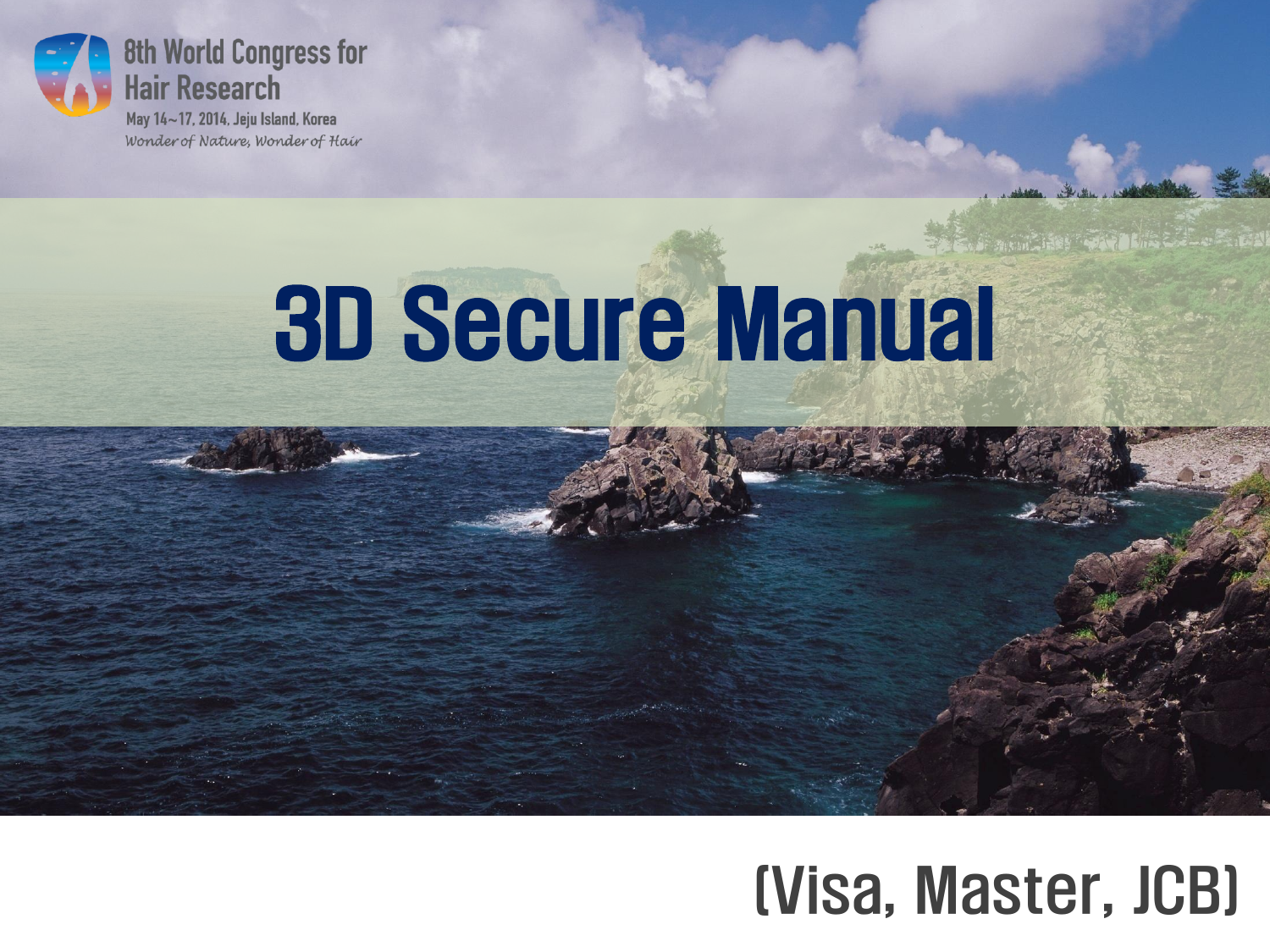

The **3D Secure protocol** was developed by Visa to improve the security of Internet payments. The protocol is offered with the service name Verified by **Visa, Master and JCB** has also adapted a similar protocol called their secure Code.

The objective is to benefit all participants by providing issuers the ability to fully authenticate cardholders through the use of a password during Internet purchases, reducing the likelihood of fraudulent usage and improving overall transaction performance.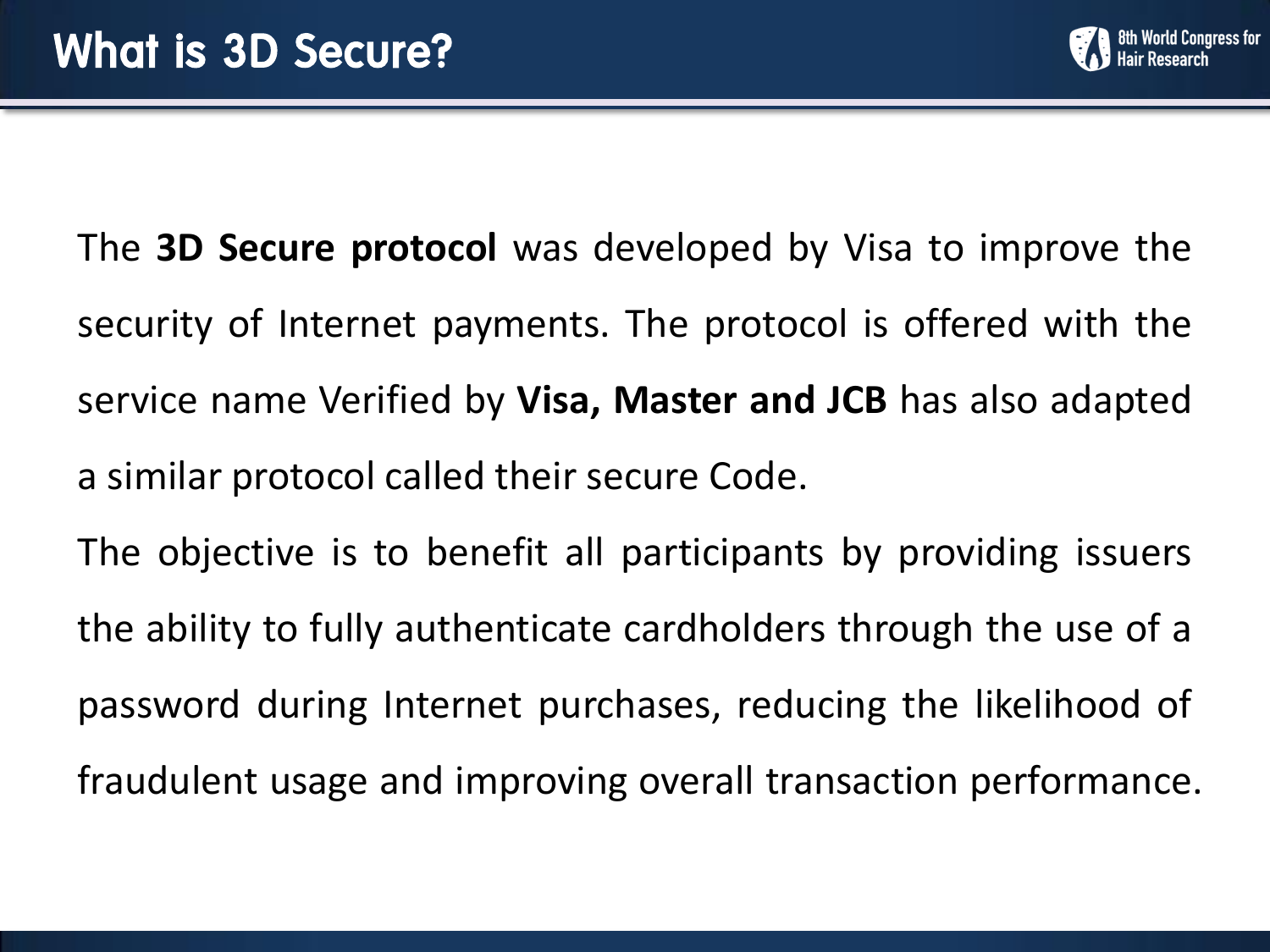

- Overseas Payment Service was approved with only credit card number and expiration date. But it will be provided with 3D secure protocol because of fraud prevention.
- The 3D Secure protocol was developed by Visa. VISA provide verifying system to activate it on the secure Visa site.
- Visa, Master, JCB support 3D Secure.
- If the card issuer doesn't provide 3D Secure, you can not be paid on online with their credit card.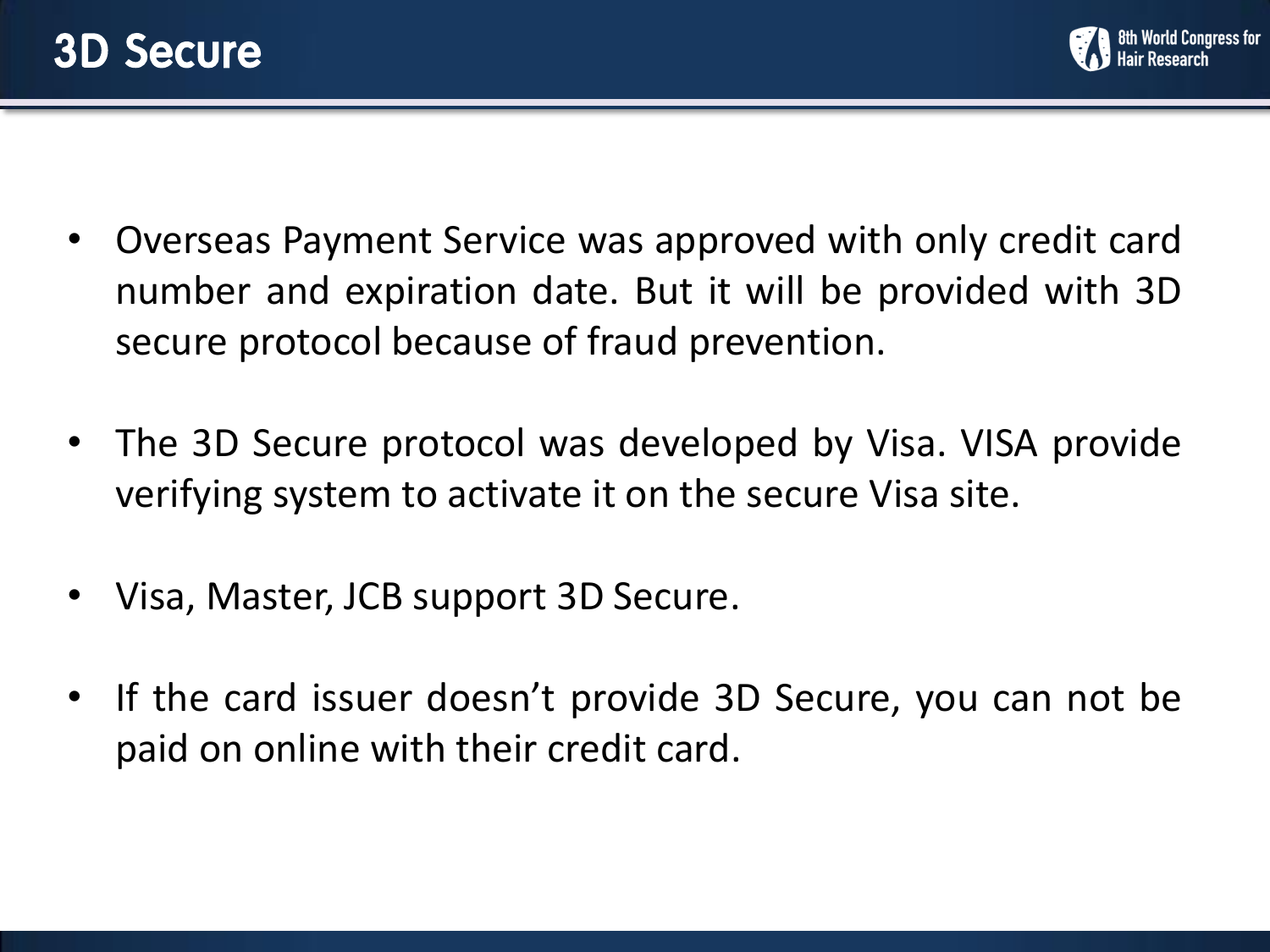### 3D Secure



• 3D secure can be used after enter your information on card issuer's website.

| <b>MasterCard.</b><br>ecureCode.                                                                                                                               | <b>RHB<sup>+</sup>BANK</b> | <b>Verified by</b><br><b>VISA</b>                                                                                                     | <b>Canada Trust</b> |
|----------------------------------------------------------------------------------------------------------------------------------------------------------------|----------------------------|---------------------------------------------------------------------------------------------------------------------------------------|---------------------|
|                                                                                                                                                                |                            |                                                                                                                                       | Français            |
| Welcome                                                                                                                                                        |                            |                                                                                                                                       |                     |
| Your MasterCard® has been pre-enrolled in MasterCard®                                                                                                          |                            | Authentication Required for Purchase                                                                                                  |                     |
| SecureCode <sup>++</sup> to offer you added protection when shopping online                                                                                    |                            | Welcome to Verified by Visa Service from TD Canada Trust!                                                                             |                     |
| at participating merchants.                                                                                                                                    |                            | Whenever your card is used at participating online stores,                                                                            |                     |
| Please confirm your identity by answering the questions below.<br>You will then be prompted to select a SecureCode <sup>TH</sup> .                             |                            | TD Canada Trust will ask for your Verified by Visa password to<br>verify that you authorize the purchase. Cick here for more details. |                     |
| <b>Name on Card</b>                                                                                                                                            |                            | You may read the Terms & Conditions before proceeding with                                                                            |                     |
| <b>Access ID (As per Access</b>                                                                                                                                |                            | recistration.                                                                                                                         |                     |
| Mailer)                                                                                                                                                        |                            | Name on Card:                                                                                                                         |                     |
| <b>Access Password (As per</b>                                                                                                                                 |                            | Signature Panel Code:                                                                                                                 |                     |
| <b>Access Mailer)</b>                                                                                                                                          |                            |                                                                                                                                       | What is this?       |
| Date of Birth (ddmmyyyy)                                                                                                                                       |                            | Date of Birth:                                                                                                                        | Jan $\vee$          |
|                                                                                                                                                                | Submit F<br>ancel          | Preferred Language:<br>English                                                                                                        | $\checkmark$        |
| By completing this enrolment process, you are deemed to have read and<br>accepted the RHB Bank Berhad Secure Online Shopping Services Terms and<br>Conditions. |                            | Continue                                                                                                                              |                     |
| @2007 RHB Bank Berhad                                                                                                                                          |                            |                                                                                                                                       |                     |

**Be shown this screen if you incomplete 3D secure yet. You can use it after completing.**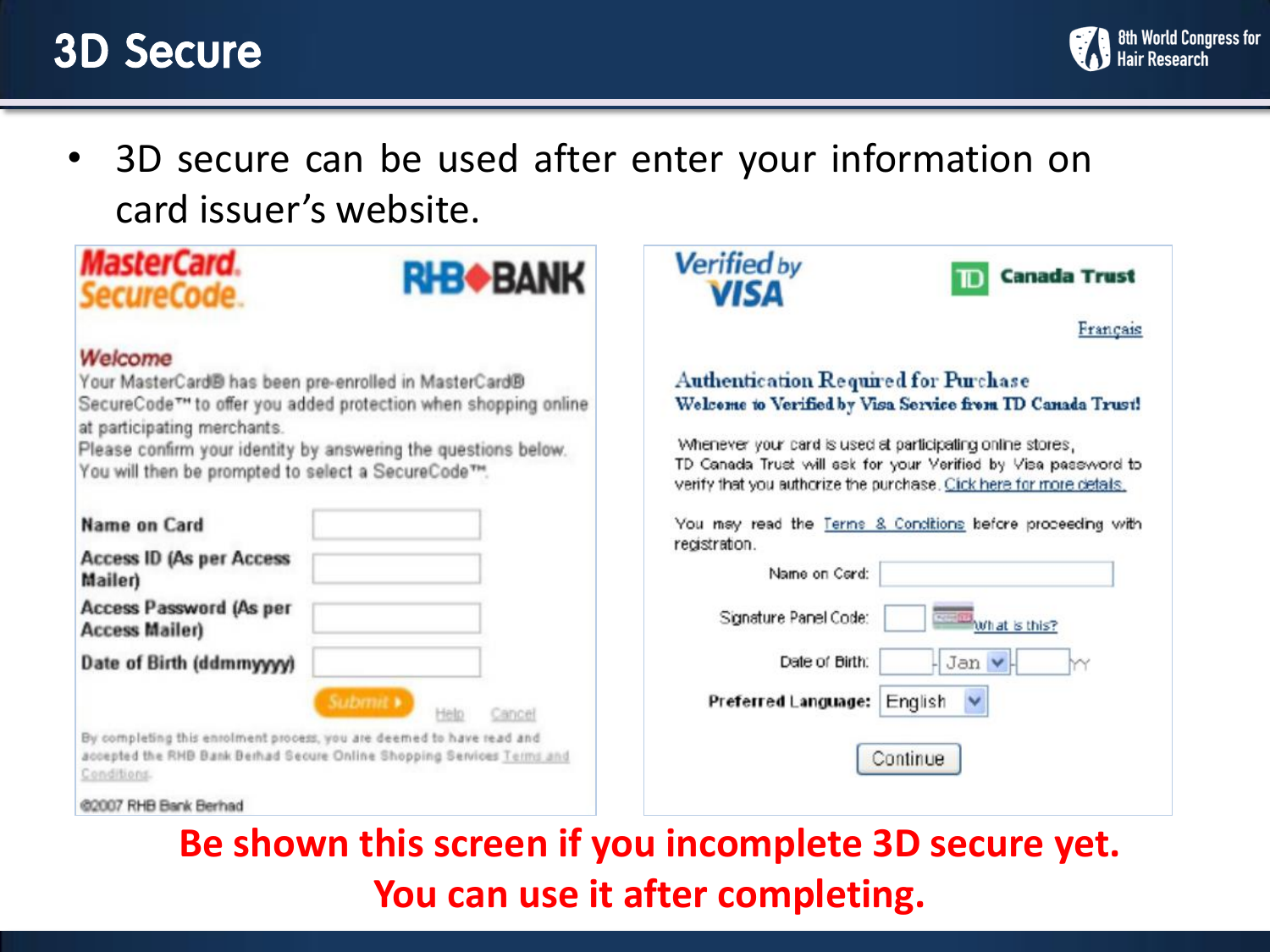### Complete 3D Secure



• Be shown this screen if you complete 3D secure. You can use it after enter PIN.

| <b>Bank of America</b>                                                                 | <b>Verified by</b><br><b>VISA</b>                                                                                                                | <b>JCB</b><br><b>J/Secure</b>                                                                                                        | <b>MasterCard.</b><br><b>EDC CARD</b><br>SecureCode.                                                                                              |
|----------------------------------------------------------------------------------------|--------------------------------------------------------------------------------------------------------------------------------------------------|--------------------------------------------------------------------------------------------------------------------------------------|---------------------------------------------------------------------------------------------------------------------------------------------------|
| Please submit your Verified by Visa password.<br>I am not enrolled in Verified by Visa | Merchant (?)????????<br>Amount: KRW 1,000.00                                                                                                     | J/Secureのパスワードを入力してください。<br>J/Secureで使用するパスワードは「MyJCB」のパスワードで<br>す。                                                                  | 安全なオンラインショッピングをご提供するため、DOカードが本人認<br>証いたします。<br>TDC Webサービスのバスワードほをご入力ください。<br>なお、パスワードはお店には送信されませんのでご安心ください。                                      |
| Password                                                                               | Date: 09/25/2008<br>Card Number: XXXX-XXXX-XXXX-1551<br>Personal Message: Welcome to Verified by Visal<br>Login: DOGUEN<br>Forgot your password? | 加盟店名: (주)이니시스<br>ご利用金額:1,000 KRW<br>ご利用日: 2008/03/07<br>力ード番号: XXXXXXXXXXXXX 1095<br>パーソナル メッセージ: JCBカードのご利用ありが<br>とうございます<br>パスワード: | 店舗名: PayGate<br>全額: KRW25442<br>日付: 2010/07/02<br>力ード番号: **** **** **** 0004<br>バーソナルメッセージ: DCカード(DCWebサービス<br>内で変更可能です)<br>バスワード<br>バスワードを忘れた場合は |
|                                                                                        | Submit <b>7</b> Help<br>Cancel                                                                                                                   | パスワードを忘れた場合<br>建信<br>キャンセル 2 ヘルプ<br>※本面面の「ご利用日」は世界標準時間 (GMT)を基準と<br>して表示しているため、実際のご利用Bとは異なる場合がござ<br>します。                             | ロヘルブ<br>キャンセル<br>途信                                                                                                                               |